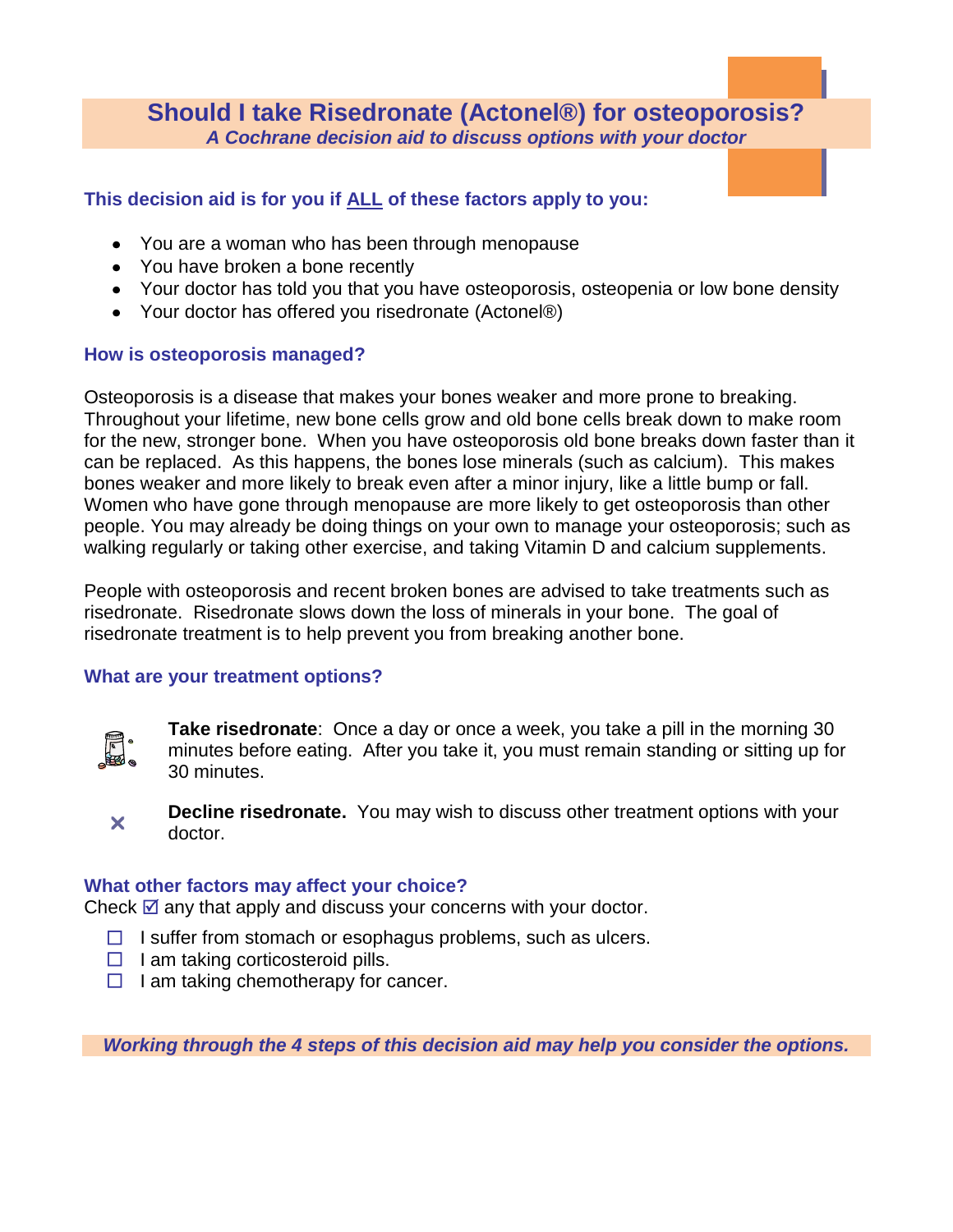#### *Step 1: What are the benefits and harms of each option?*

#### **What does the research show?**

Blocks of 100 faces show a 'best estimate' of what happens to **100 women** over 1 to 4 years who either take or decline risedronate. Each face ( $\circledcirc$ ) stands for one person. The shaded areas show the number of people affected. There is no way of knowing in advance if you will be one of those affected.



- Note: The options include 'estimates' of what happens to groups of people based on the available research. The quality of these estimates is summarized using the GRADE system as follows:
	- ++++ **High** quality further research is **very unlikely to change** the estimate.
	- +++ **Moderate** quality further research **may change** the estimate.
	- ++ **Low** quality further research is **likely to change** the estimate.
	- + **Very low** quality further research is **very likely to change** the estimate.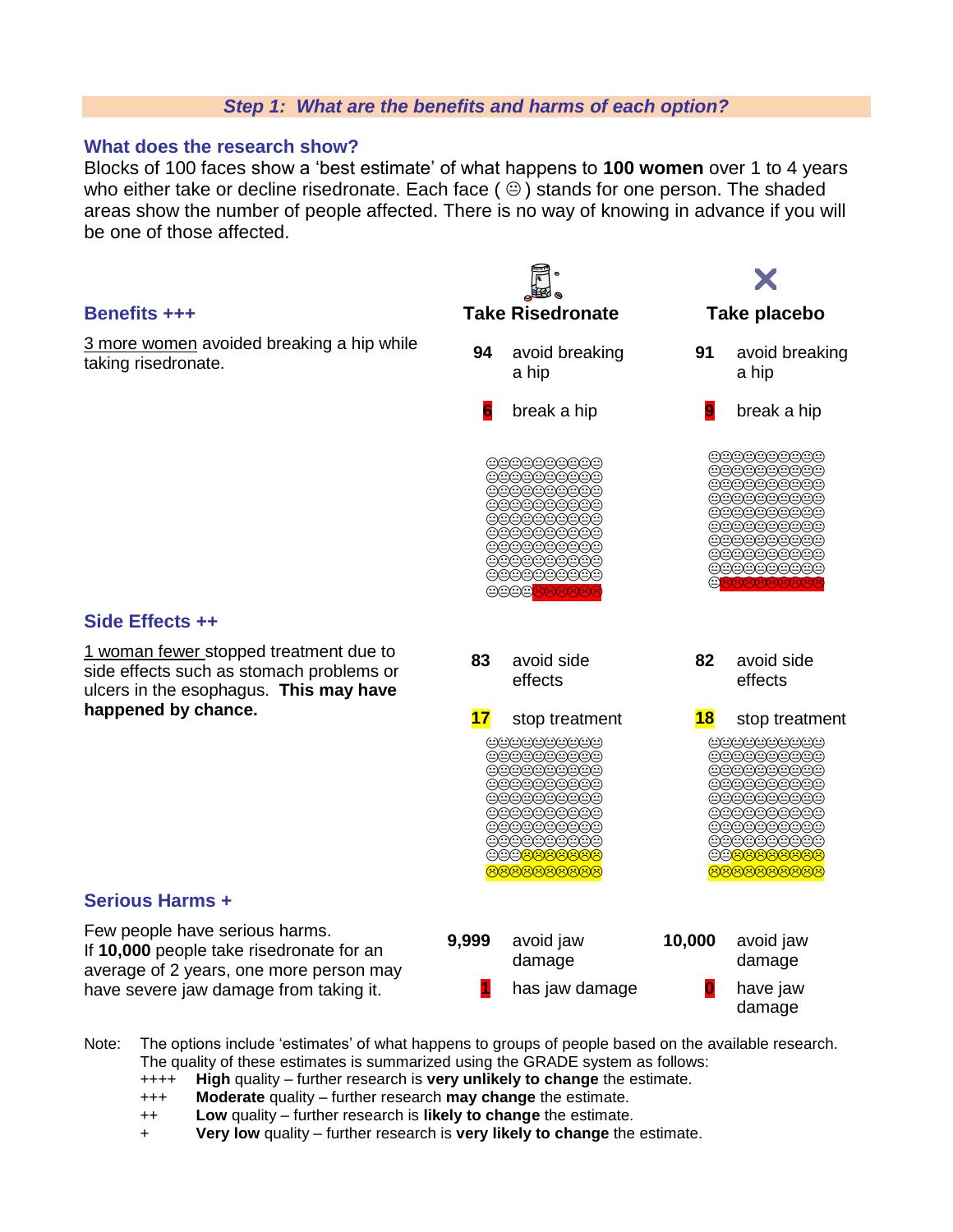#### *Step 2. What matters most to you?*

Common reasons to choose each option are listed below. Check  $\overline{\omega}$  how much each reason matters **to you** on a scale from 0 to 5. **'0'** means it is **not** important to you. **'5'** means it is **very** important to you.

| Reasons to take risedronate                                                                                                        | <b>Not</b><br>Important<br>$\overline{2}$<br>$\Omega$<br>$\blacktriangleleft$ |  | <b>Very</b><br><b>Important</b><br>3<br>5<br>$\mathbf 4$ |                                           |  |  |
|------------------------------------------------------------------------------------------------------------------------------------|-------------------------------------------------------------------------------|--|----------------------------------------------------------|-------------------------------------------|--|--|
| How important is it to you to avoid breaking a hip?                                                                                |                                                                               |  |                                                          |                                           |  |  |
| How important is it to you to slow down the loss of minerals<br>in your bones?                                                     |                                                                               |  |                                                          |                                           |  |  |
| List other reasons to take risedronate:                                                                                            |                                                                               |  |                                                          |                                           |  |  |
|                                                                                                                                    |                                                                               |  |                                                          |                                           |  |  |
| Reasons to decline risedronate                                                                                                     | <b>Not</b><br>Important<br>$\overline{2}$<br>0                                |  |                                                          | <b>Very</b><br><b>Important</b><br>5<br>3 |  |  |
| How important is it to you to avoid the inconvenience of taking<br>medicine before breakfast and remaining upright for 30 minutes? |                                                                               |  |                                                          |                                           |  |  |
| How important is it to you to avoid very rare but serious damage<br>to your jaw?                                                   |                                                                               |  |                                                          |                                           |  |  |
| List other reasons to decline risedronate:                                                                                         |                                                                               |  |                                                          |                                           |  |  |
|                                                                                                                                    |                                                                               |  |                                                          |                                           |  |  |

**Now, thinking about the reasons that are most important to you…**

## **Which option do you prefer?**

Check  $\overline{a}$  one.

- $\Box$  I don't know
- $\Box$  Take risedronate
- $\Box$  Decline risedronate
- $\square$  Discuss other treatment options